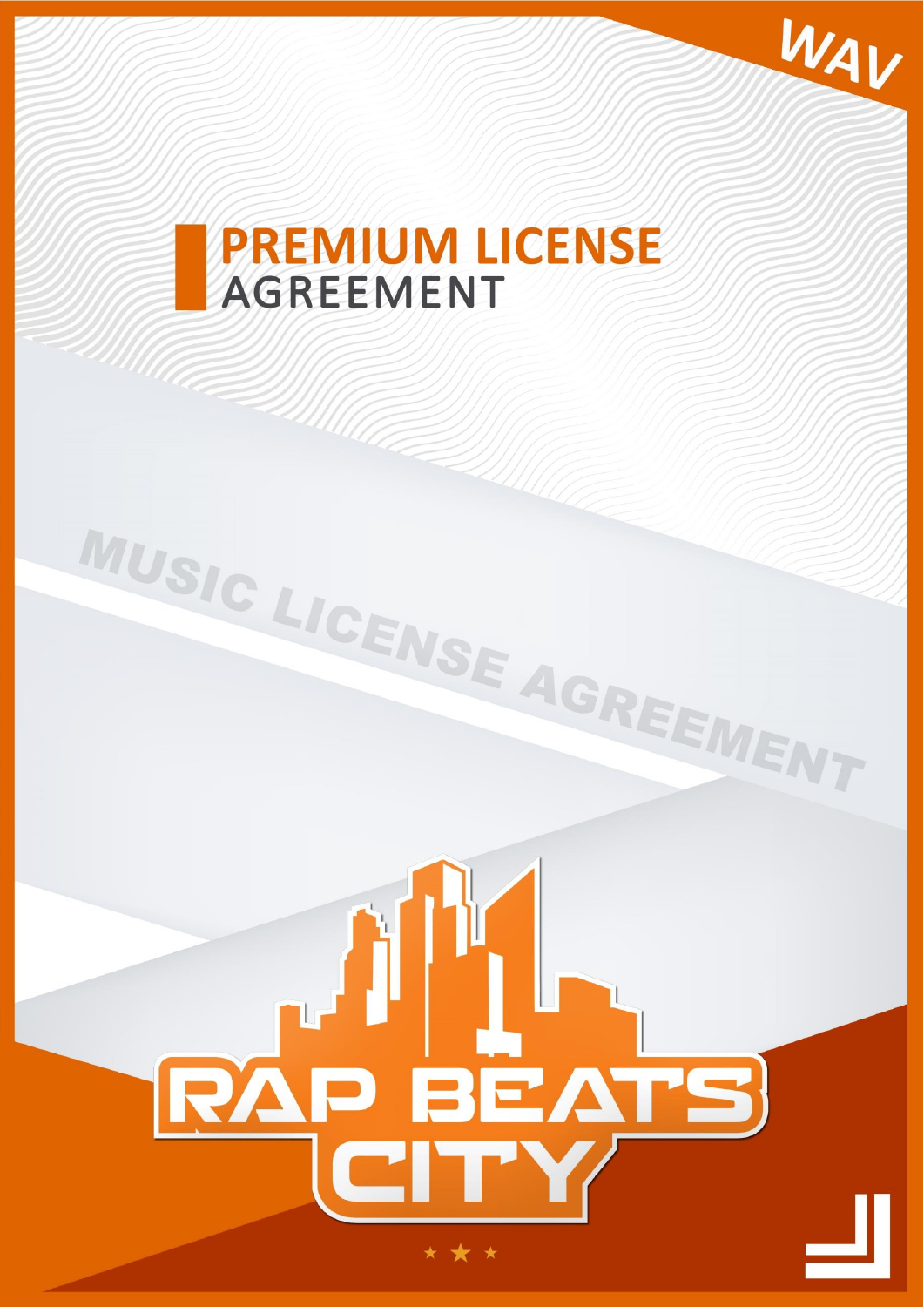

## Terms and Conditions **"WAV Premium License"**

This **WAV Premium** license agreement is made on **Monday, June 14, 2021 5:45 PM ("Effective Date")**

by and between:



**("Beat"**,**"Composition"**)

as of and prior to the date first written above.

The Beat(s), including the music thereof, was composed by **K.A.Gosudarski**  (a.k.a. **'Gosu'**) (hereinafter referred to as the **"Author"**)

-----------------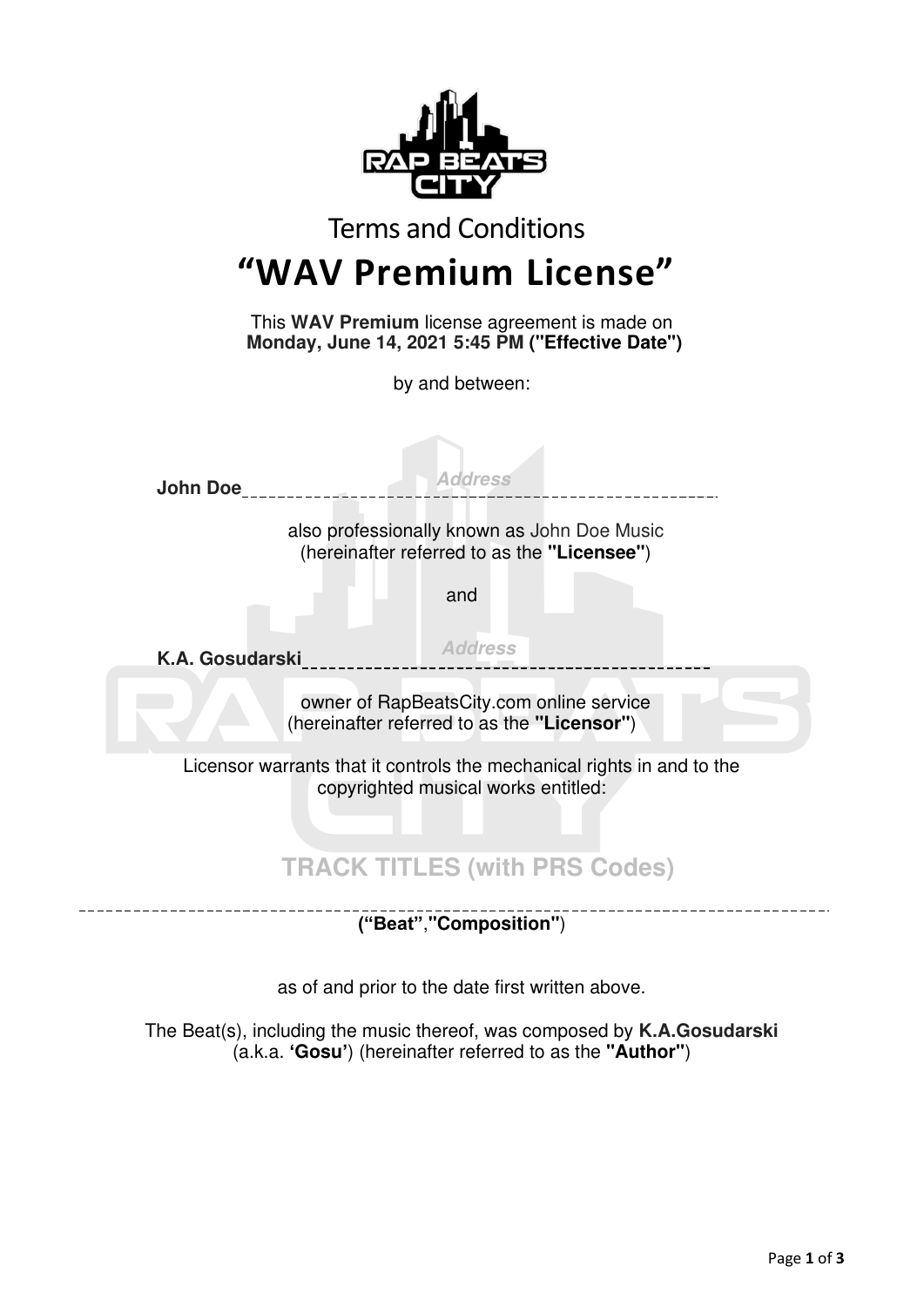#### **1. License Fee.**

For and in consideration of the agreements set forth in this Agreement, the Licensee agrees to pay Licensor the amount of £

• **All licenses are non-refundable and non-transferable**. The License Fee is a oneoff payment for the rights granted to Licensee and this Agreement is not valid until the License Fee has been paid. Due to the nature of digital products, once purchased, **returns/exchanges will not be accepted** on downloadable products. Any purchase is firm and final.

#### **2. Master Recording.**

In consideration for Licensee's payment for the License Fee, The Licensor hereby grants to Licensee a non-exclusive license (this **"License"**) to record vocal synchronization to the Composition partly or in its entirety and substantially in its original form **("New Song")**  Licensee **may create the New Song** by recording his/her written lyrics over the Composition.

### **3. Profitable Distribution.**

Buyer has the right to perform, record, reproduce, distribute, stream, and sell the New Song worldwide, royalty free. These rights are subject only to the limits described below.

- o Licensee shall be permitted to distribute **unlimited non-profit internet downloads**. Non-Profit live Performances and Non-Commercial Broadcasts have no limit.
- o Licensee can **earn up to seven thousand five hundred** Great British Pounds **(£7,500 GBP) in mechanical royalties.**
- o **Distribution**: Buyer may distribute a maximum of **ten thousand (10,000) units** of the New Song combining hard copies, digital copies, and digital downloads, including all units provided free and for non-profit use.
- **Streaming:** Buyer is authorized **hundred thousand (100,000) cumulative monetized audio streams** of the New Song on Spotify, Pandora, Apple Music and similar distribution services.

#### **4. Performances & Royalties.**

- **Synchronization Rights:** The Licensor hereby grants limited synchronization rights for **one (1) 'still Image' music video** streamed online (YouTube, Vimeo, etc..) for up to **five hundred thousand (500,000)** non-monetized video streams on all total sites.
- o **Broadcast Rights:** Licensee hereby has the right to Perform the Master Recording Commercially and earn up to **two thousand and five hundred** Great British Pounds **(£2,500 GBP)** in paid performances. Licensee must only broadcast via **five (5) radio stations.**
	- A separate synchronization license will need to be purchased for distribution of video to Television, Film or Video game. Synchronization of the Master Recording into any moving Visuals; TV, Film, Music Videos and Games is prohibited.
	- Unlimited Free downloads and YouTube uploads with pictures is allowed.
- o **Live Performances:** Licensee is **not allowed** to perform with the Beat **on paid live performances**.
	- **Non-Profit performances** (shows, concerts) **are allowed.**